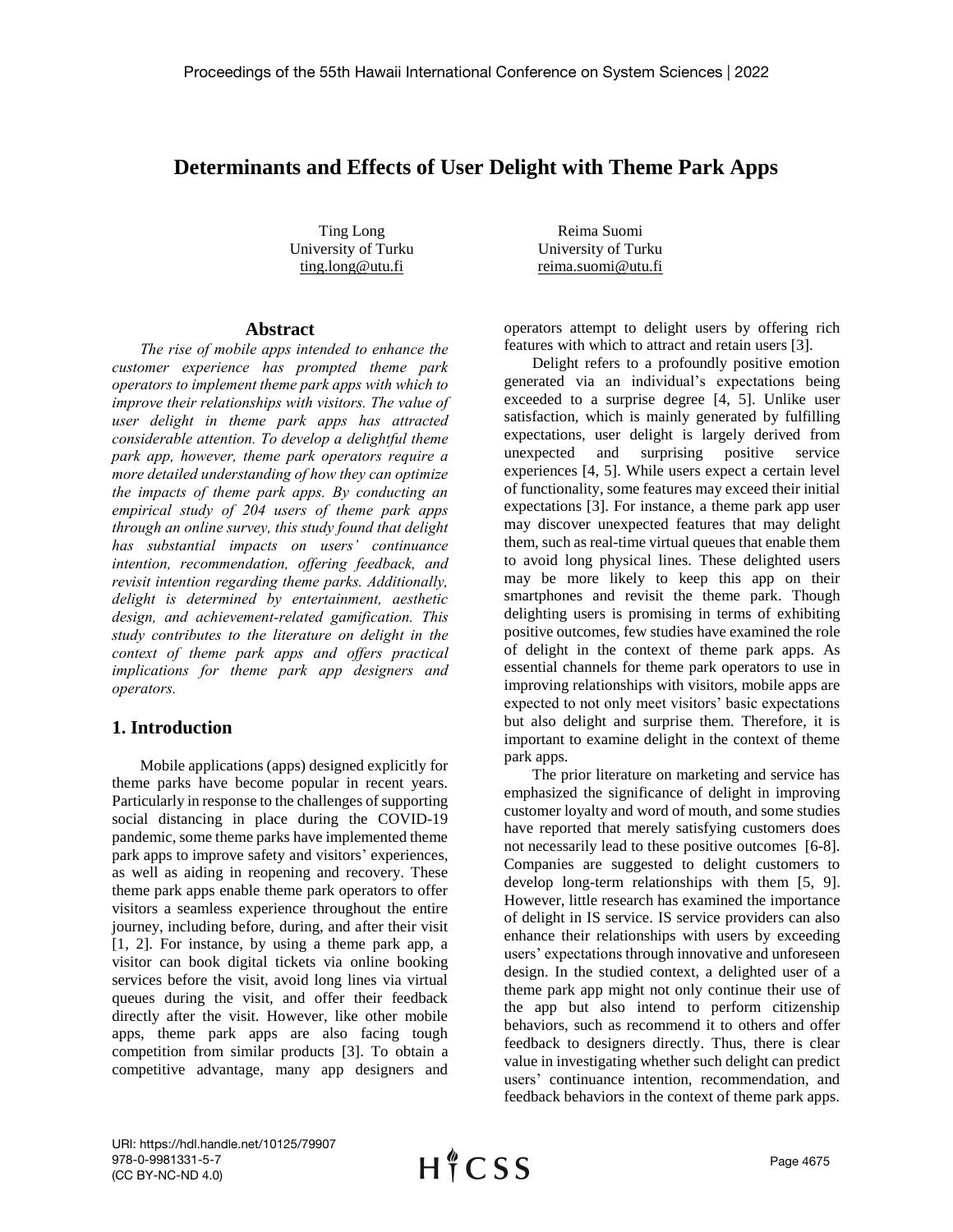Moreover, our understanding of the antecedents of user delight remains fragmented. Prior research has suggested that surprise and joy are two essential drivers of delight regarding an IS [6, 9]. However, these studies have mainly examined the antecedents of delight from the emotional perspective and largely ignored the influence of users' cognitive assessments, such as users' assessments regarding the design of a theme park app [3, 7]. Vivid visual design, entertainment elements, and gamification techniques may delight users. However, little research has examined which designs/features can induce user delight in theme park apps. Therefore, it is vital to investigate the antecedents of delight from the cognitive perspective in the context of theme parks.

Furthermore, in the context of mobile apps related to tourism, past studies have mainly centered on general travel apps (such as TripAdvisor) [10, 11] and social media apps (such as Facebook and Instagram) [12, 13], whereas little research has examined mobile apps designed explicitly for theme parks. The use of theme park apps may be different from these other cases. A theme park app is intentionally designed for a theme park, and it is an all-in-one app intended to eliminate pain points for visitors, such as long queueing times and getting lost. Additionally, theme parks allow visitors to experience the bodily sensations associated with immersion in the environment [14]. Unlike conventional destinations, theme parks offer visitors an unusual world in which they can escape from their daily lives [15]. As such, the visiting experiences in theme parks may affect visitors' use of theme park apps. Hence, a finergrained investigation of the mobile app use in the particular context of theme parks is important to understand the differences and common patterns of individual use of mobile apps in different travel contexts.

In light of the practical phenomena and theoretical gap, this research seeks to examine the determinants and effects of delight in the context of theme park apps. To achieve this objective, we propose that gamification techniques (including social-related gamification and achievement-related gamification), aesthetic design, and entertainment design are key antecedents of delight from a cognitive perspective. In addition, based on prior studies, we posit that delight leads to four behavioral outcomes: continuance intention, recommendation, feedback, and revisit intention. The proposed research model has been tested with empirical data gathered via an online survey with 204 theme park app users in China.

The remainder of this article is organized as follows: first, we review the related literature on theme park apps and user delight. Next, after presenting the proposed research model and hypotheses, we introduce the research method used to collect and analyze the data. Then, we summarize the research finding with a discussion. Finally, we address the theoretical contributions and practical implications, followed by the limitations and future research directions.

# **2. Literature review**

## **2.1. Use of theme park apps**

With the rapid development of mobile apps, the theme park industry has considered mobile apps to be a form of advertising and a marketing channel to use in securing a competitive position. Many theme park brands, such as LEGOLAND and Disney Parks, have focused on establishing an app to improve visitors' experiences, reduce friction, and maximize fun. According to the Omnico report, 95% of global theme park visitors would like to spend money with the right app [16]. The right app for a theme park should include functions or features that can be used to eliminate friction points (such as long queues), as well as to allow altering upcoming events and promotions, planning day routes, and touchless payment [16].

In the prior literature on tourism and hospitality, there are two main research streams regarding mobile apps. One research stream focuses on the motivations for using mobile apps while traveling. For instance, Tussyadiah [17] found that mobile apps can be utilized for various purposes, such as information searching, navigation, and information sharing. In [15], it was found that the reasons for using mobile apps while traveling can be classified into three types: utilitarian (such as navigation), hedonic (such as listening to music), and relational (such as social networking).

The other research stream emphasizes the impacts of using mobile apps on users' behaviors. For instance, the findings of Wang et al. [18] indicate that the usage of mobile apps could affect users' behaviors in the pre-, during-, and after-travel stages. Specifically, visitors can plan less before traveling because related information will be readily accessible with a mobile app and they can also book a ticket or hotel via the app [18]. During the trip, visitors are equipped to efficiently manage their on-site trip as planned and respond to unexpected situations during traveling [18, 19]. After the trip, visitors can store their memories, share their experiences, and offer feedback [20].

However, thus far, little attention has been paid to theme park apps. Unlike general travel apps (e.g., TripAdvisor), a theme park app is intentionally designed for and operated by a theme park. Such an app can be used not only to enhance visitors' on-site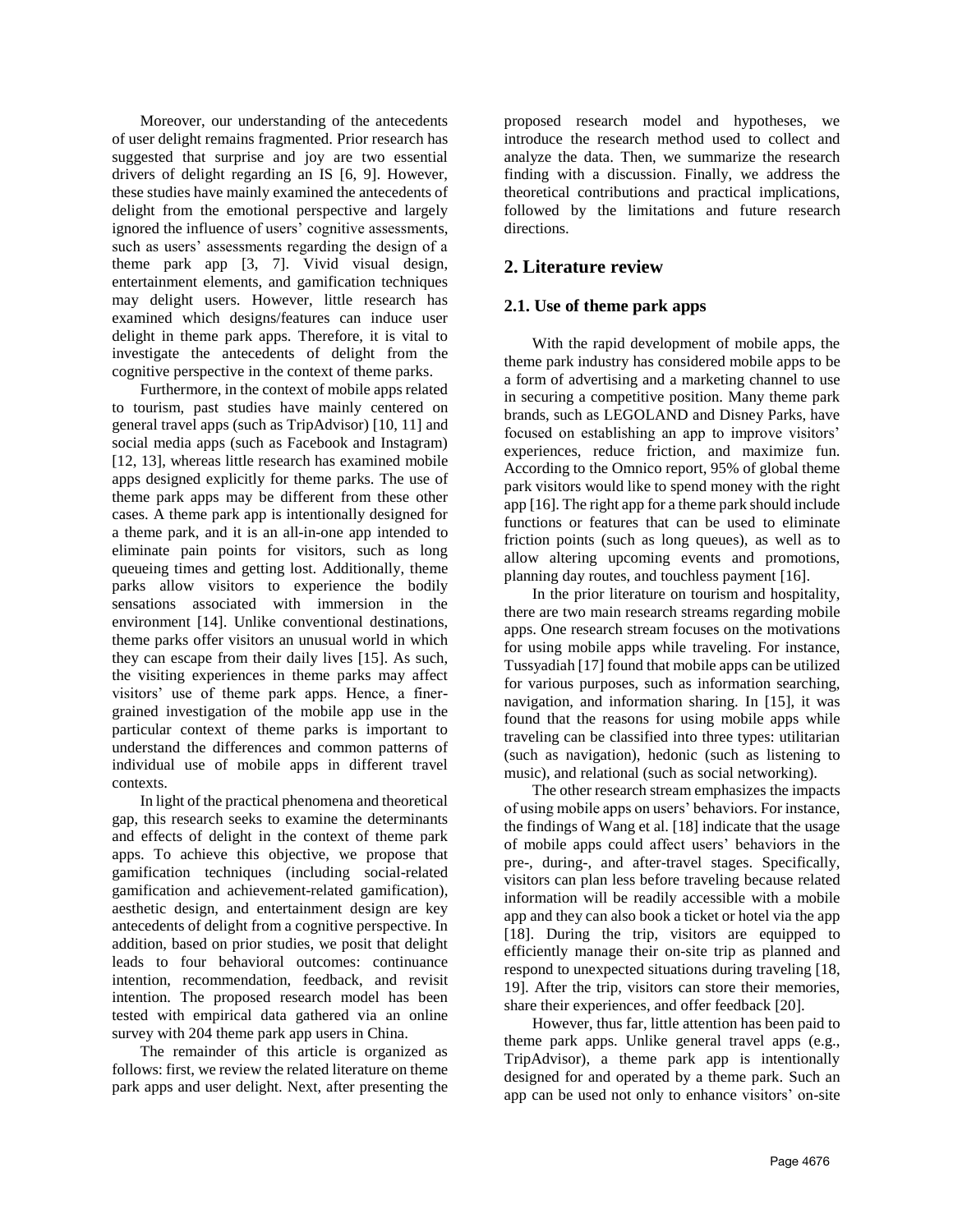experiences but also to promote the brand of a theme park (e.g., offering loyalty points). Questions regarding how users react to a theme park app and whether app use leads to improved behavioral intentions remain unanswered. Recent research has emphasized the significance of the need to delight customers because many of those who are merely satisfied discontinue using certain apps and switch to similar products [5, 8]. Thus, this study seeks to examine the role of delight in the context of theme park apps.

## **2.2 User delight**

There are two research perspectives on the conceptualization of customer delight in the marketing and service literature [9]. One assumes that customer delight reveals an extremely high level of satisfaction, referred to as the "zone of delight" [21]. The other presumes that delight is a distinct affective customer response that involves positive emotions such as surprise, excitement, and joy [5, 9]. By comparing these two research perspectives, research by Finn [9] has supported the second assumption and suggested that customer delight is a different service performance metric that must be observed and managed separately from satisfaction. Delight and satisfaction exert separate influences on customer behaviors [9]. For instance, Bartl et al. [6] found that delight has stronger effects on purchase intentions than satisfaction does in online contexts. Likewise, in the context of mobile apps, delight has stronger impacts on user citizenship behaviors than satisfaction does, while satisfaction has a greater influence on continuance intention [3]. Barnes et al. [8] pointed out that delighted users perform better on measures of loyalty, commitment, and willingness to pay. Based on these earlier research findings, this study prefers the conceptualization of user delight as an emotional response during a service experience within a theme park app.

In addition, some studies have investigated the antecedents of delight from various perspectives. Delight appears when customers receive a positive surprise beyond their expectations [22]. The surprise and unexpected experiences trigger arousal, which induces pleasure, ultimately creating delight [4]. From the emotional perspective, joy and surprise have been the antecedents of delight examined most frequently in the prior marketing and service literature [7]. Customers' cognitive evaluations, such as unexpectedness and confirmation, have been found to affect delight in the context of mobile apps [3]. Similarly, usefulness and entertainment have also been found to be essential antecedents of delight in the

context of corporate websites [6]. In a qualitative study, Esnaashari and Rehm [23] found that students could be delighted by gamification in the context of an educational technology tool.

To sum up, these research findings on delight indicate that the existing literature may not be able to explain the role of delight in the context of theme park apps effectively. Though the prior marketing and service literature has posited that delight can affect customers' behaviors and be influenced by external factors, few studies have investigated what causes user delight and what outcomes user delight can produce in the context of theme park apps. Therefore, there is value for additional research intended to provide an enhanced understanding of the antecedents and consequences of delight in the context of theme park apps.

# **3. Research model and hypotheses**

## **3.1. The proposed model**

To better understand the role of user delight in the context of theme park apps, in this study, we propose a conceptual model based on prior studies. The model assumes that delight has positive influences on users' behavioral intentions, including continuance intention, recommendation, offering feedback toward the app, and revisit intention regarding theme parks. In addition, delight is hypothesized to be affected by social-related gamification, achievement-related gamification, aesthetic design, and entertainment. Furthermore, the age, gender, income level, length of visiting time, and types of residence are considered as moderators. Figure 1 illustrates the proposed research



Figure 1. The proposed research model

## **3.2. Hypotheses**

Gamification refers to designing an IS by including game-design elements and principles, with the additional goal of influencing users' behaviors [24]. Prior studies have suggested that some gamification features lead to emotional outcomes, such as enjoyment and fun [25]. In [24], gamification features are classified into three types, including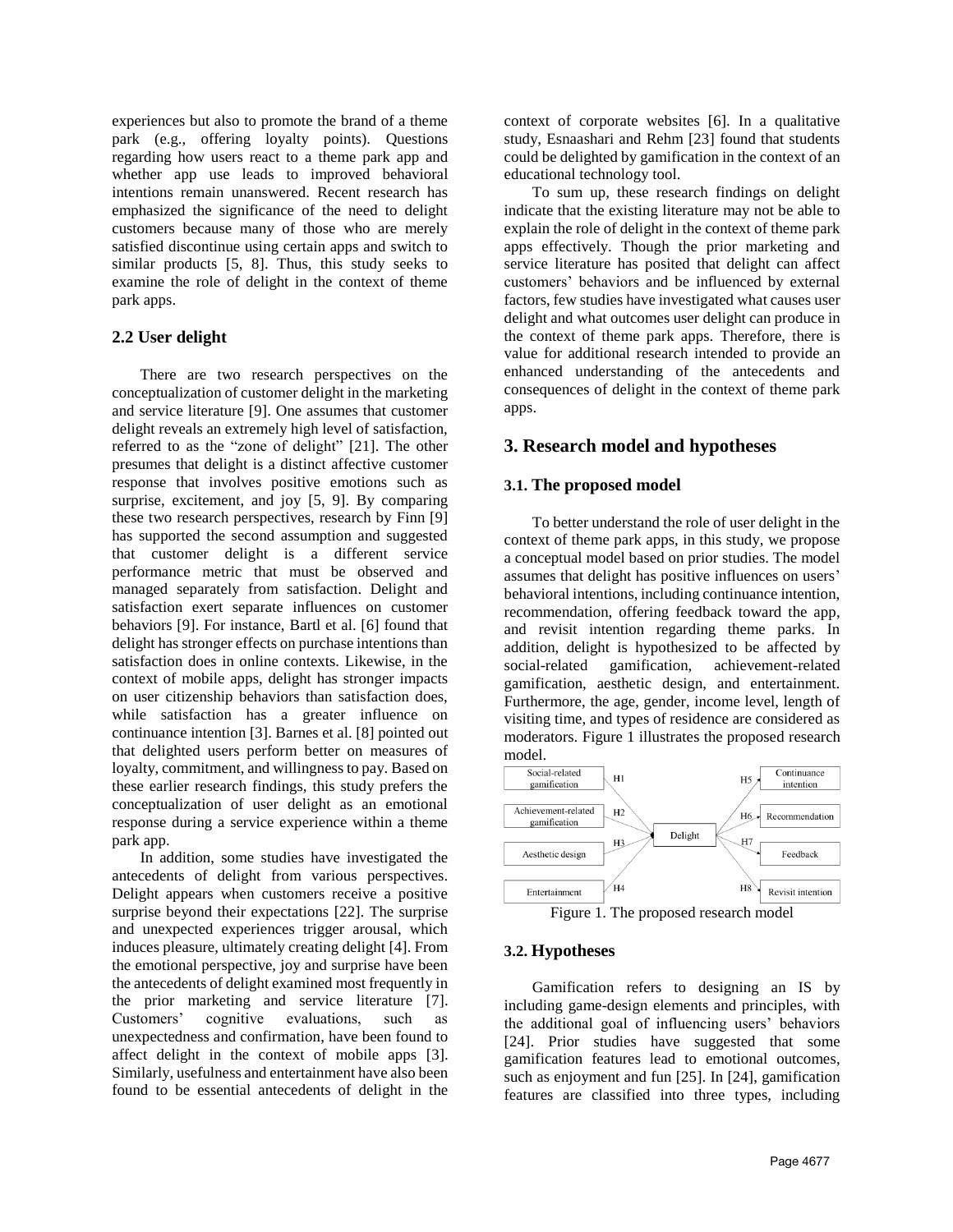immersion-related features (such as customization or personalization), achievement-related features (such as points, scores, or experience points), and socialrelated features (such as social networking). These three types of gamification have different influences on users' intrinsic need satisfaction [24]. Achievement- and social-related gamification affect the satisfaction of competence, autonomy, and relatedness needs, whereas immersion-related gamification only predicts the satisfaction of autonomy needs [24]. In the context of theme park apps, some operators have implemented achievementrelated features (such as brand points) and socialrelated features (such as visit cooperation) to improve user experience [26]. As such, these two types of gamification also hold value in terms of delighting users. For instance, users may be delighted if they find that gamification design exceeds their initial expectations regarding achievements and social networks. Thus, we develop the following hypotheses:

*H1: Social-related gamification positively affects users' delight with a theme park app.*

*H2: Achievement-related gamification positively affects users' delight with a theme park app.*

The interface design is important for a mobile app because the sensory experience of using an app can also affect users' behavioral intentions [27]. Visual design defines the balance and aesthetic of mobile apps via colors, images, shapes, or animations [27]. An aesthetically pleasing and attractive interface not only makes an app easy to use but also creates an emotional connection with users [28]. Visual cues such as animations enable designers to alter the appearance of an app in a unique and vivid way and have the potential to directly influence user delight. For instance, an interesting animation can help keep users entertained and delighted while the app is processing. Prior studies have shown a relationship between aesthetic design and users' emotional states. For instance, Hsieh et al. [28] found that the aesthetic design of a branded app (e.g., Starbucks) has positive influences on the establishment of enjoyment and pleasure. Hence, it is reasonable to assume that aesthetic design of a theme park app can help users feel delighted. Therefore, we propose the following hypothesis:

*H3: Aesthetic design positively affects users' delight with a theme park app.*

Entertainment refers to a reflection of the hedonic aspects of using an IS [28, 29]. The entertainment provided by a theme park app may include music, videos, and pictures regarding the theme park [30]. Once users experience entertainment when using an app, their attitude and behavioral intentions toward it will be significantly influenced. Prior studies have found that entertainment can lead to positive customer emotions. For instance, Hsieh et al. [28] found that entertainment is positively related to users' perceived pleasure. Similarly, an entertaining app with rich features may exceed users' expectations and eventually evoke delight. Therefore, we suggest the following hypothesis:

*H4: Entertainment positively affects users' delight with a theme park app.*

Continuance intention refers to users' intention to maintain their use of an IS [31]. Some theme park app users might visit a theme park only once and discontinue their app use after completing their theme park visit, even though they are satisfied with the apps. Hence, mere satisfaction may not fully explain continuance intention regarding a theme park app. According to the prior literature, delighting users tend to higher levels of behavioral outcomes such as continuance intention, loyalty, and repurchase intention [3, 6, 8, 32]. Delighted users may perceive a higher risk associated with discontinuance or switching than merely satisfied users because discontinuance and switching will create a more significant loss for delighted users [33]. We follow this research stream and propose that delight has a positive impact on continuance intention. Thus, the following hypothesis is suggested:

*H5: Users' delight with a theme park app positively affects their intention to continue using it.*

In addition to continuance intention, delight may also affect users' citizenship behaviors. Prior studies have pointed out that delight is a crucial determinant of customer citizenship behaviors [3, 34]. For instance, Berman [22] found that delighted users are willing to share positive words with others. In work by Hsu et al. [3], delight exerts a stronger influence on citizenship behaviors than satisfaction, including word-of-mouth and offering feedback. Hence, it is reasonable to assume that delighted users of a theme park app are more likely to perform citizenship behaviors, such as recommend the theme park apps to others or offer feedback to app designers. Therefore, the following hypotheses are proposed:

*H6: Users' delight with a theme park app positively affects their recommendation.*

*H7: Users' delight with a theme park app positively affects their feedback.*

Prior studies have indicated that delight affects customers' repurchase intention [6, 9, 22]. Likewise, a delightful experience with using a theme park app may also affect users' intention to revisit the theme park. Thus, we suggest the following hypothesis:

*H8: Users' delight with a theme park app positively affects their intention to revisit the theme park.*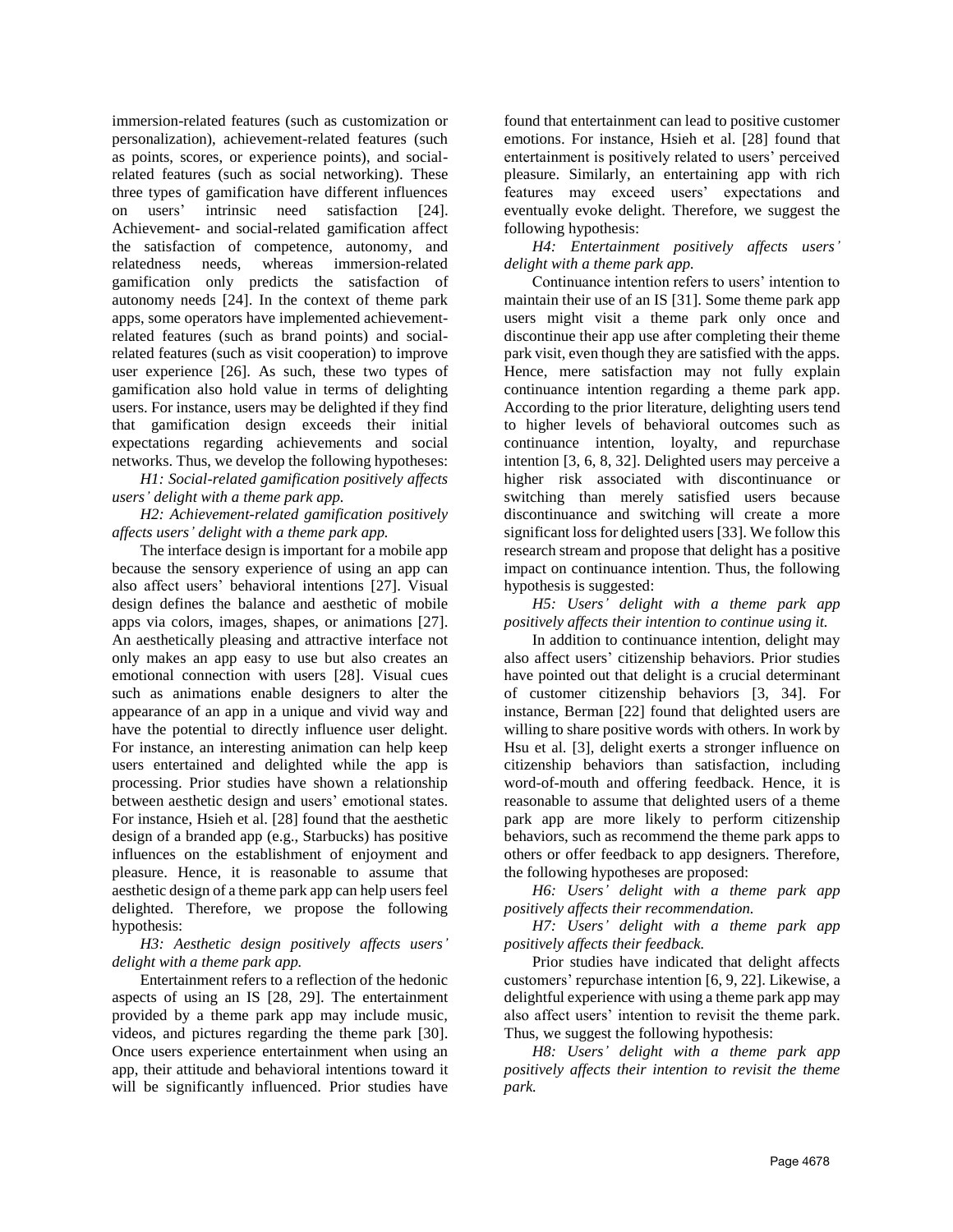Finally, considering the potential effects of user features such as age, gender, income level, residence type, and length of visiting time as moderators has been suggested for those investigating customer delight and mobile travel app use [4, 9, 28, 35]. Thus, we hypothesize that these factors moderate the proposed relationships in our research model.

## **4. Research method**

### **4.1. Development of the measurement**

We adapted previously validated instruments to measure the constructs included in the proposed research model. A seven-point Likert scale ranging from "1 = strongly disagree" to "7 = strongly agree" was used to measure all items. Specifically, the measurement items for aesthetic design came from [36, 37]. The source items for delight were informed by [5]. The measurement items for social-related gamification and achievement-related gamification were taken from [24]. Entertainment was measured with items from [38] and [39]. The items for continuance intention were adopted from [31]. Recommendation was measured with the measurement items adopted from [32]. Feedback was measured with items from [3]. The items for revisit intention came from [40]. The details are presented in the Appendix.

### **4.2. Data collection**

We collected the data via an online survey in China. We initiated the survey questionnaire in English because we adapted all constructs from previously validated scales taken from international journals. Then, the first author, who is fluent in both Chinese and English, translated the questionnaire into Chinese. Next, we conducted a pilot study to gather feedback and validate the quality of the translation. Finally, we finalized the questionnaire and sent it to our target respondents via the sample service of wjx.com.

The survey questionnaire includes three parts. First, we introduced the research purpose, assured participants of the confidentiality of data, gathered contact information, and informed consent. Only those who agreed to participate and reported having used theme park apps proceeded to complete the questionnaire. Then, we asked the respondents about their demographic information and prior experience with visiting theme parks. Finally, we required respondents to report their perceptions regarding the use of theme park apps.

We received 224 answers. After eliminating the answers with invalid data, a total of 204 valid responses were used for data analysis. As shown in Table 1, the majority of respondents were aged between 18 and 35 (67.6%), 31.9% were men, and 68.1% were women.

| Measure  | <b>Items</b>        | Freque         | Percent       |
|----------|---------------------|----------------|---------------|
|          |                     | ncy            | (% )          |
| Age      | $>18$ and $\leq$ 25 | 34             | 16.7          |
|          | $>26$ and $<35$     | 138            | 67.6          |
|          | $>36$ and $\leq 45$ | 29             | 14.2          |
|          | $>46$ and $< 55$    | 1              | $0.5^{\circ}$ |
|          | > 55                | $\overline{c}$ | 1.0           |
| Gender   | Male                | 65             | 31.9          |
|          | Female              | 139            | 68.1          |
| Income   | ≤15,000 RMB         | 18             | 8.8           |
| level    | 15,001-25,000 RMB   | 21             | 10.3          |
|          | 25,001-35,000 RMB   | 21             | 10.3          |
|          | 35,001-45,000 RMB   | 15             | 7.4           |
|          | 45,001-55,000 RMB   | 19             | 9.3           |
|          | $≥55,000$ RMB       | 110            | 53.9          |
| Residenc | Local               | 128            | 62.7          |
| e type   | Non-local           | 76             | 37.3          |
| Length   | Half-day and less   | 4              | 2.0           |
| of       | Half-day to one day | 112            | 54.9          |
| visiting | One to two days     | 78             | 38.2          |
| time     | Over two days       | 10             | 4.9           |

Table 1. Descriptive statistics of respondents' characteristics

### **4.3. Common method bias and collinearity**

We used Harman's single-factor test to evaluate common method bias. The result showed that the highest total variance for any factor was 34.5%, lower than the recommended maximum of 50%, thereby suggesting that common method bias was not a critical issue in this research [41]. We also employed the variance inflation factors (VIFs) recommended by Kock and Lynn [42] to test collinearity. The results showed that all VIF values ranged from 1.272 to 2.761, lower than 3.3, indicating collinearity was also not a critical concern in this research [42].

#### **4.4. Data analysis**

We tested the measurement model and structure model by using SmartPLS 3.0. To validate the reliability and convergent validity, we assessed the factor loadings for each item, composite reliability (CR), Cronbach's alpha, and average variance extracted (AVE). We deleted one item, CI3, due to its low factor loading. The results in Table 2 show that factor loadings, Cronbach's alpha, and CR values were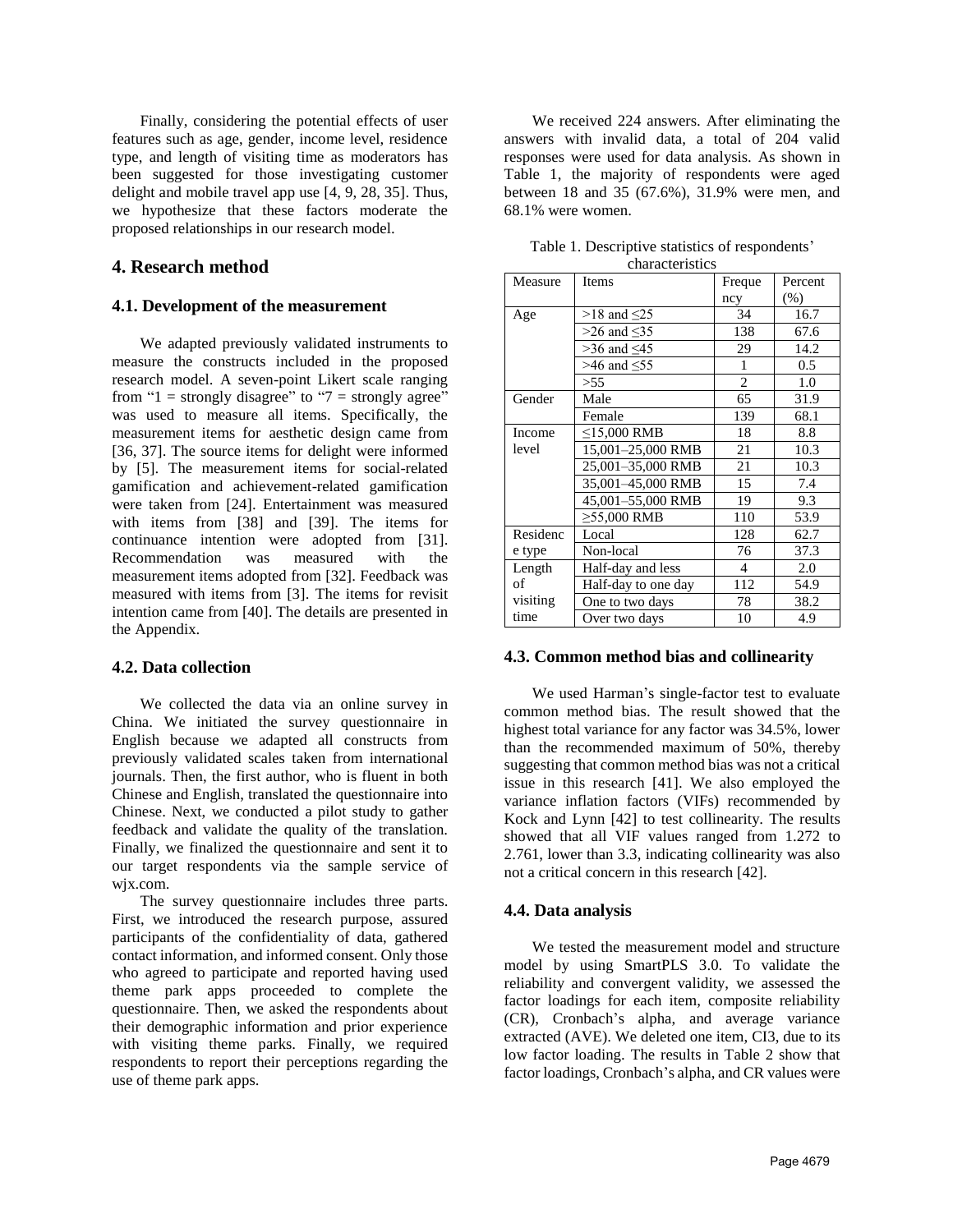greater than 0.7 and that AVE exceeded 0.5, indicating adequate reliability and convergent validity.

To assess discriminant validity, we used both the Fornell-Larcker criterion [43] and the heterotraitmonotrait (HTMT) ratio of correlation [44]. As presented in Table 3, each construct's correlations with the other constructs were all below the square root of the construct's AVE [43]. Moreover, in Table 4, all values of HTMT were smaller than the recommended upper limit of 0.90 [44]. Therefore, discriminant validity was established in this study.

Table 2. The results for test reliability and convergent validity

| Construc Items |                  | vanur y<br>Factor | Cronbac CR |       | <b>AVE</b> |
|----------------|------------------|-------------------|------------|-------|------------|
| t              |                  | loading           | h's        |       |            |
|                |                  |                   | alpha      |       |            |
| AE             | AE1              | 0.802             | 0.826      | 0.878 | 0.589      |
|                | $\overline{AE2}$ | 0.729             |            |       |            |
|                | AE3              | 0.762             |            |       |            |
|                | AE4              | 0.749             |            |       |            |
|                | AE5              | 0.795             |            |       |            |
| DE             | DE1              | 0.840             | 0.818      | 0.892 | 0.734      |
|                | DE <sub>2</sub>  | 0.869             |            |       |            |
|                | DE3              | 0.860             |            |       |            |
| SG             | SG1              | 0.817             | 0.852      | 0.900 | 0.693      |
|                | SG <sub>2</sub>  | 0.799             |            |       |            |
|                | SG <sub>3</sub>  | 0.862             |            |       |            |
|                | SG4              | 0.851             |            |       |            |
| AG             | AG1              | 0.749             | 0.859      | 0.905 | 0.704      |
|                | AG <sub>2</sub>  | 0.859             |            |       |            |
|                | AG3              | 0.867             |            |       |            |
|                | AG4              | 0.876             |            |       |            |
| EN             | EN1              | 0.745             | 0.778      | 0.858 | 0.601      |
|                | EN <sub>2</sub>  | 0.810             |            |       |            |
|                | EN3              | 0.813             |            |       |            |
|                | EN4              | 0.732             |            |       |            |
| <b>REI</b>     | REI1             | 0.857             | 0.814      | 0.890 | 0.729      |
|                | REI <sub>2</sub> | 0.836             |            |       |            |
|                | REI3             | 0.868             |            |       |            |
| CI             | CI1              | 0.760             | 0.724      | 0.844 | 0.644      |
|                | CI2              | 0.806             |            |       |            |
|                | CI <sub>4</sub>  | 0.839             |            |       |            |
| <b>FE</b>      | FE1              | 0.751             | 0.807      | 0.873 | 0.633      |
|                | FE <sub>2</sub>  | 0.782             |            |       |            |
|                | FE3              | 0.825             |            |       |            |
|                | FE4              | 0.823             |            |       |            |
| <b>REC</b>     | REC1             | 0.728             | 0.716      | 0.841 | 0.640      |
|                | REC <sub>2</sub> | 0.816             |            |       |            |
|                | REC <sub>3</sub> | 0.850             |            |       |            |

*(Notes: AE: Aesthetic design; DE: Delight; SG: Social-related gamification; AG: Achievement-related gamification; EN: Entertainment; REI: Revisit intention; CI: Continuance intention; FE: Feedback; REC: Recommendation; CR: Composite reliability; AVE: Average variance extracted)*

Table 3. Discriminant validity: Fornell-Larcker criterion

|            | AE                        | DE | SG | AG | EN | REI                                      | <b>CI</b> | FE | <b>REC</b>                                        |
|------------|---------------------------|----|----|----|----|------------------------------------------|-----------|----|---------------------------------------------------|
| AE         | 0.768                     |    |    |    |    |                                          |           |    |                                                   |
| DE         | 0.5650.857                |    |    |    |    |                                          |           |    |                                                   |
| SG         | 0.5220.5230.839           |    |    |    |    |                                          |           |    |                                                   |
| AG         | 0.4300.4570.6690.832      |    |    |    |    |                                          |           |    |                                                   |
| EN         | 0.6410.5990.5360.4590.775 |    |    |    |    |                                          |           |    |                                                   |
| <b>REI</b> |                           |    |    |    |    | 0.4160.3250.3320.3000.3870.854           |           |    |                                                   |
| <b>CI</b>  |                           |    |    |    |    | 0.5890.3750.2910.2290.5740.4480.802      |           |    |                                                   |
| FE         |                           |    |    |    |    | 0.5290.4160.4320.4090.4920.3640.4610.796 |           |    |                                                   |
|            |                           |    |    |    |    |                                          |           |    | REC 0.5090.4030.3980.4040.5020.4230.6450.5640.800 |

Table 4. Discriminant validity: Heterotrsaitmonotrait (HTMT)

|            | $\frac{1}{1110110011011}$ |                                              |    |    |    |     |           |    |            |
|------------|---------------------------|----------------------------------------------|----|----|----|-----|-----------|----|------------|
|            | AE                        | DE                                           | SG | AG | EN | REI | <b>CI</b> | FE | <b>REC</b> |
| AE         |                           |                                              |    |    |    |     |           |    |            |
| DE         | 0.677                     |                                              |    |    |    |     |           |    |            |
| SG         |                           | 0.6160.625                                   |    |    |    |     |           |    |            |
| AG         |                           | 0.511 0.545 0.781                            |    |    |    |     |           |    |            |
| EN         |                           | 0.7930.7490.6550.562                         |    |    |    |     |           |    |            |
| <b>REI</b> |                           | 0.5020.3970.3920.3560.486                    |    |    |    |     |           |    |            |
| <b>CI</b>  |                           | 0.7610.4820.3640.2830.7620.577               |    |    |    |     |           |    |            |
| FE         |                           | 0.645 0.509 0.521 0.496 0.619 0.444 0.591    |    |    |    |     |           |    |            |
|            |                           | REC 0.6540.5250.5110.5220.6720.5540.8800.740 |    |    |    |     |           |    |            |

We tested the structural model by using the bootstrapping technique in SmartPLS, including the path significance and variance explained. As shown in Figure 2, the research model explains 45.3% of variance for delight, 14.3% of variance for continuance intention, 17.3% of variance for recommendation, 16.2% of variance for feedback, and 10.6 %of variance for revisit intention. Achievementrelated gamification (β = 0.164, p < 0.05), aesthetic design ( $\beta$  = 0.234, p < 0.01), and entertainment ( $\beta$  = 0.313,  $p < 0.001$ ) have significantly positive impacts on delight. Delight positively affects continuance intention (β = 0.375, p < 0.001), recommendation (β = 0.416,  $p < 0.001$ ), feedback ( $\beta = 0.403$ ,  $p < 0.001$ ), and revisit intention (β = 0.325, p < 0.001). There is no significant association between social-related gamification and delight. Therefore, H2, H3, H4, H5, H6, H7, and H8 are supported, while H1 is not.



Figure 2. Results of the structural model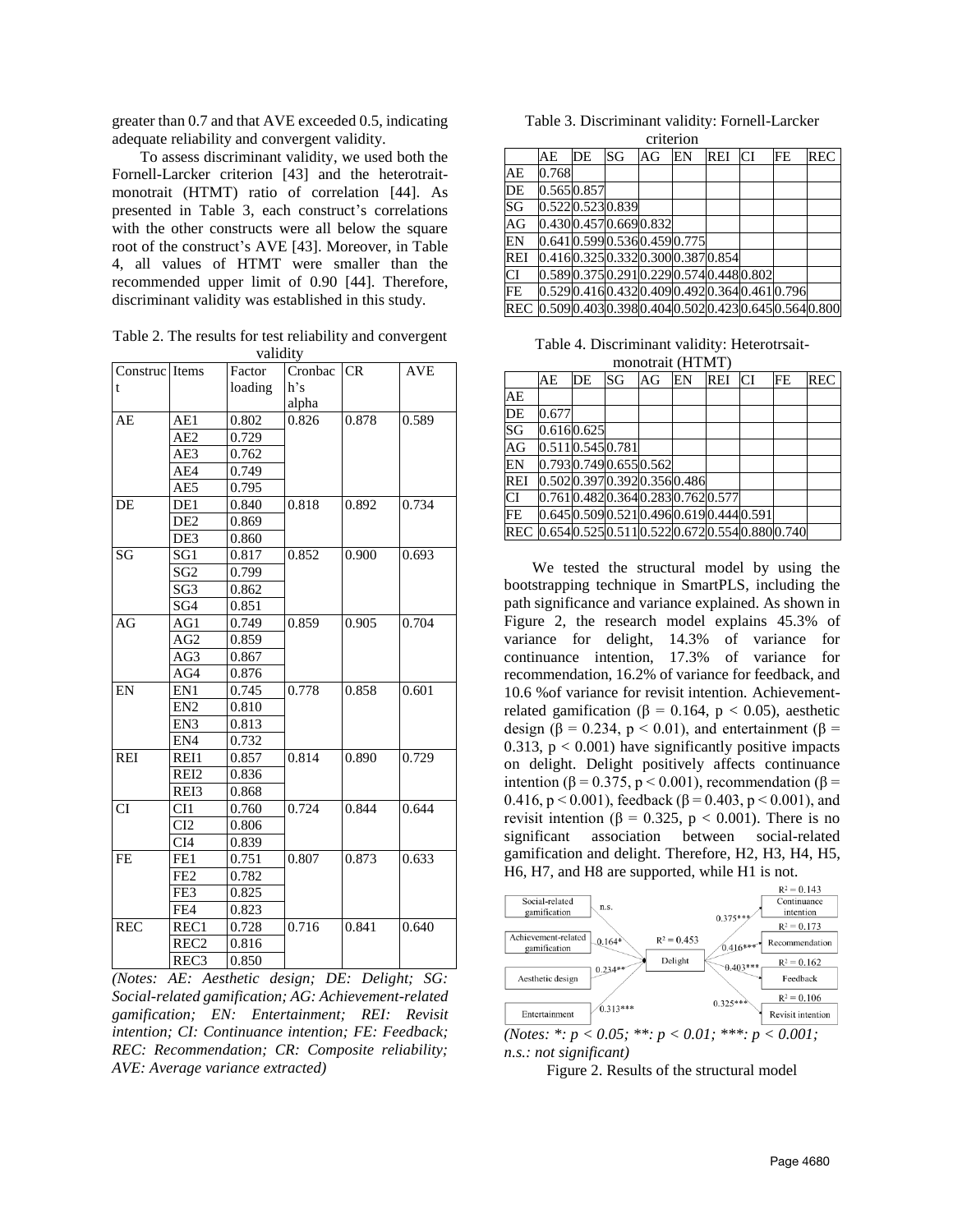#### **4.5. Post-hoc analysis**

To ascertain whether delight mediates the relationships between its antecedents and consequences, we elucidated the mediation effect by following the guidelines proposed by Nitzl et al. [45]. The results showed that there is no mediation effect on the part of delight in this study.

To examine whether there are differences between different user groups, we conducted a multigroup analysis (MGA) to test the moderation effect of age, gender, residence type, income level, and length of visiting. We classified respondents into two age groups: Age Group 1 includes those aged 18–35, and Age Group 2 includes those aged above 35. Two groups based on income level were also used: a high income level was associated with an annual income above 55,000 RMB, and a low income level was associated with an annual income below 55,000 RMB.

Prior to MGA, we tested measurement invariance by using the measurement invariance of composite models (MICOM) proposed by Henseler et al. [46]. The results showed that partial measurement invariance was established regarding age, residence type, and length of visiting. Full measurement invariance was verified regarding income level and gender. Thus, performing MGA was acceptable in this study [46].

We found that there were no significant differences regarding age, income level, gender, and length of visiting. As shown in Table 5, a significant difference existed between local and non-local users regarding the path from entertainment to delight.

| moderator      |                |                            |            |  |  |  |
|----------------|----------------|----------------------------|------------|--|--|--|
|                | Comparison by  | coefficients<br>Path       | οf         |  |  |  |
|                | residence type | separate structural models |            |  |  |  |
|                | Local vs. non- | Local                      | Non-local  |  |  |  |
|                | local          | $(N = 128)$                | $(N = 76)$ |  |  |  |
| H1             | n.s.           | n.s.                       | n.s.       |  |  |  |
| H <sub>2</sub> | n.s.           | $0.226**$                  | n.s.       |  |  |  |
| H <sub>3</sub> | n.s.           | n.s.                       | $0.284**$  |  |  |  |
| H4             | p < 0.05       | $0.216**$                  | $0.482***$ |  |  |  |
| H <sub>5</sub> | n.s.           | $0.347***$                 | $0.454***$ |  |  |  |
| H <sub>6</sub> | n.s.           | $0.407***$                 | $0.416**$  |  |  |  |
| H <sub>7</sub> | n.s.           | $0.404***$                 | $0.443***$ |  |  |  |
| H <sub>8</sub> | n.s.           | $0.239**$                  | $0.434***$ |  |  |  |

Table 5. Results of testing residence type as a moderator

*(Notes: \*\*: p < 0.01; \*\*\*: p < 0.001; n.s.: not significant)*

### **5. Discussion**

Our study has generated several interesting findings. First, social-related gamification has not been found to be an antecedent of delight in theme park apps. This is not consistent with prior findings on the effects of social-related gamification on satisfaction [24]. One potential explanation is that users typically share their experiences with others or develop visit-cooperation via other social media platforms (such as Facebook or Instagram) rather than a theme park app. Thus, social-related gamification may not be enough to evoke user delight, even though users are satisfied with such features.

Second, achievement-related gamification is an important determinant of delight in theme park apps. This is in line with prior findings on the positive influences of such gamification on users' affective attitudes [24]. This indicates that theme park app designers should include certain achievement-related features, such as tasks or theme park points, to delight users. When users use theme park apps, they can have a delightful experience through interacting with these achievement-related functions.

Third, we found that aesthetic design has a positive effect on delight. This is consistent with prior findings on the role of visual attractiveness in evoking positive emotions, such as pleasure and enjoyment [3, 27]. Our findings suggest that it is important to emphasize the role of aesthetic design in inducing delight. A visually attractive and vivid interface of a theme park app can create a delightful experience for users.

Fourth, entertainment has been found to be an important antecedent of delight in theme park apps. This is consistent with prior findings. For instance, Bartl et al. [6] found that entertainment predicted delight in corporate websites. In this study, entertainment is the strongest antecedent of delight, highlighting its significance as an essential necessity in increasing a theme park app's probability of delighting users. Hence, theme park app operators and designers can use factors related to the entertainment value of an app to stimulate delight.

Fifth, delight has been found to affect users' continuance intention, recommendation, feedback, and revisit intention, in line with previous research on the behavioral outcomes of delight [3, 6, 8, 32]. Specifically, our findings on the effects of delight on continuance intention suggest that delighted users are likely to retain theme park apps on their smartphones and continue using them. This is particularly important for theme park app operators because many users often delete the app after completing their visit. It is possible to retain users for a theme park app by delighting users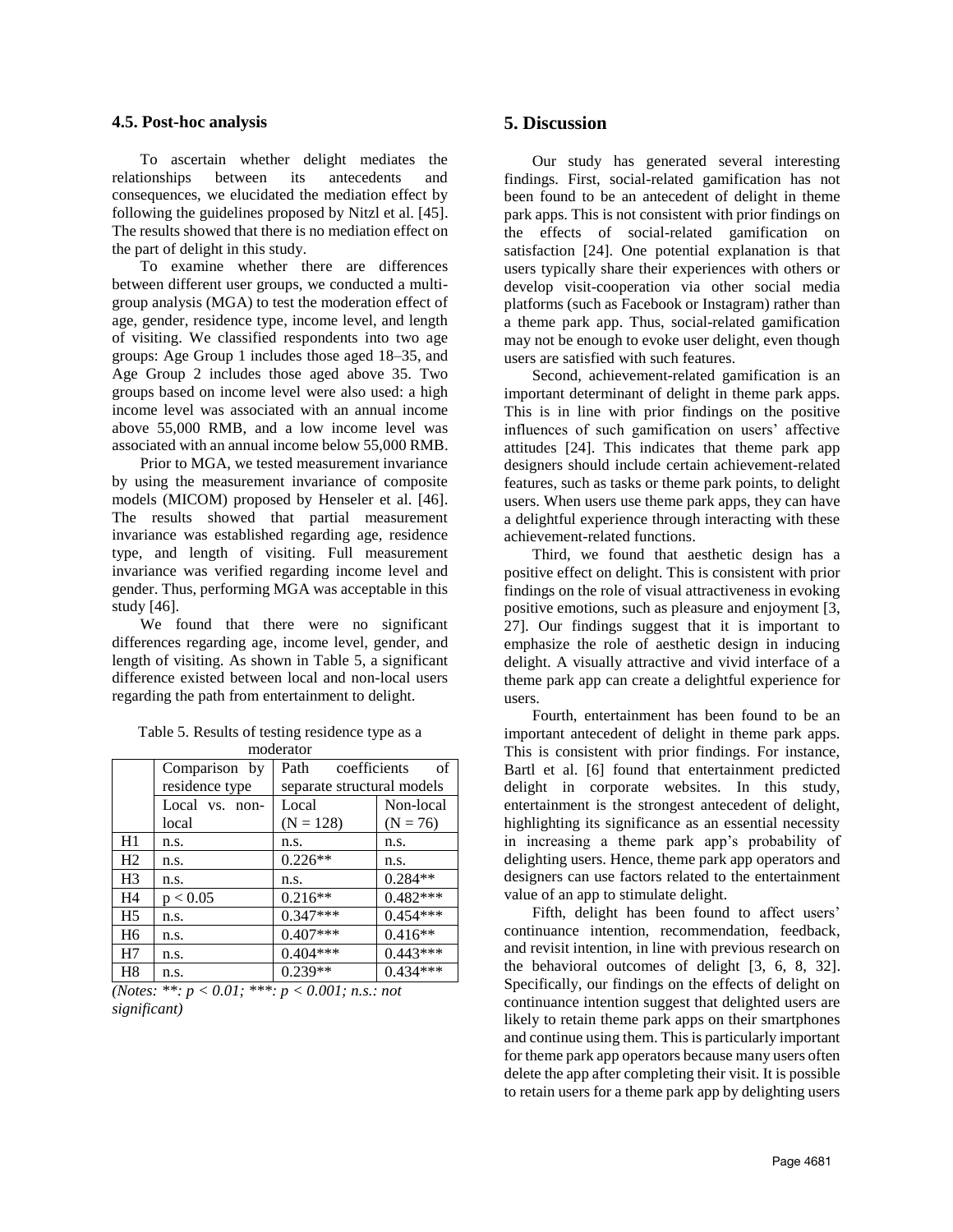even though they have completed their visit. In addition, our findings on the positive influences of delight on recommendation and feedback indicate that delighting users is crucial to motivating users' citizenship behaviors. This is consistent with prior findings in [3], which showed that delight positively affects mobile app users' citizenship behaviors, such as word-of-mouth, offering feedback, and helping others to install the apps. Furthermore, delight has been found to predict users' revisit intention regarding theme parks. This confirms the importance of theme park apps as a tool with which to increase revenues for theme parks. A delightful experience with using a theme park app may enable a user to revisit a theme park.

Finally, a significant difference between local and non-local users regarding the relationship between entertainment and delight has been found. The influences of entertainment on delight are stronger for non-local users than local users. This may be because local users are more familiar with the theme park around their residences than non-local users. Therefore, entertainment's role in evoking delight may be weaker for them.

## **6. Conclusion**

This study has certain theoretical contributions. First, we introduced delight to examine users' continuance intention and citizenship behaviors in the context of theme park apps. Our findings on the positive effects of delight on continuance intention, recommendation, and feedback indicate the significance of delight, as compared to mere satisfaction in explaining users' behaviors. Second, this study offers new insights by identifying three types of features that can be used to increase the chances of delighting users, including features regarding achievement-related gamification, entertainment, and aesthetic design. Third, our findings on the difference between local and non-local users indicate that we should consider residence type when investigating the determinants of delight in the context of theme park apps.

This study also has some practical implications for theme park app designers and operators. First, our findings on the positive impacts on the part of delight on continuance intention, recommendation, feedback, and revisit intention suggest that app designers and operators should delight their users. Because we found positive impacts on the part of achievement-related gamification, aesthetic design, and entertainment on delight, therefore, the app designers and developers should consider these features when designing and updating a theme park app. For example, theme park operators could offer reward points to visitors when they visit a specific attraction. In addition, because we found a stronger impact on the part of entertainment on delight for non-local users than for local users, app designers and operators should provide differential entertainment for different user groups.

# **7. Limitations and future research directions**

This study has certain limitations, which suggest future research directions. First, because we only focused on delight, the significance of satisfaction with theme park apps could also be examined. Future research could compare the importance of both delight and satisfaction in explaining continuance intention, citizenship behaviors, and revisit intention in the context of theme park apps. Second, we limited our consideration of the determinants of delight. Other unexpectedness-related factors could also be included. For instance, further research could examine the role of surprise in predicating delight with theme park apps. Finally, we collected data only in China. Future research could gather data from additional countries to increase the generalizability of our findings.

## **References**

- [1] Tussyadiah, I.P. and D. Wang, Tourists' Attitudes toward Proactive Smartphone Systems*.* Journal of Travel Research, 2014. 55(4): pp. 493–508.
- [2] Kamboj, S. and R. Joshi, Examining the Factors Influencing Smartphone Apps Use at Tourism Destinations: A Utaut Model Perspective*.* International Journal of Tourism Cities, 2021. 7(1): pp. 135–157.
- [3] Hsu, J.S.-C., T.-C. Lin, T.-W. Fu, and Y.-W. Hung, The Effect of Unexpected Features on App Users' Continuance Intention*.* Electronic Commerce Research and Applications, 2015. 14(6): pp. 418–430.
- [4] Oliver, R.L., R.T. Rust, and S. Varki, Customer Delight: Foundations, Findings, and Managerial Insight*.* Journal of Retailing, 1997. 73(3): pp. 311–336.
- [5] Finn, A., Reassessing the Foundations of Customer Delight*.* Journal of Service Research, 2005. 8(2): pp. 103–116.
- [6] Bartl, C., M.H. Gouthier, and M. Lenker, Delighting Consumers Click by Click: Antecedents and Effects of Delight Online*.* Journal of Service Research, 2013. 16(3): pp. 386–399.
- [7] Barnes, D.C. and A. Krallman, Customer Delight: A Review and Agenda for Research*.* Journal of Marketing Theory and Practice, 2019. 27(2): pp. 174–195.
- [8] Barnes, D.C., M.B. Beauchamp, and C. Webster, To Delight, or Not to Delight? This Is the Question Service Firms Must Address*.* Journal of Marketing Theory and Practice, 2010. 18(3): pp. 275–284.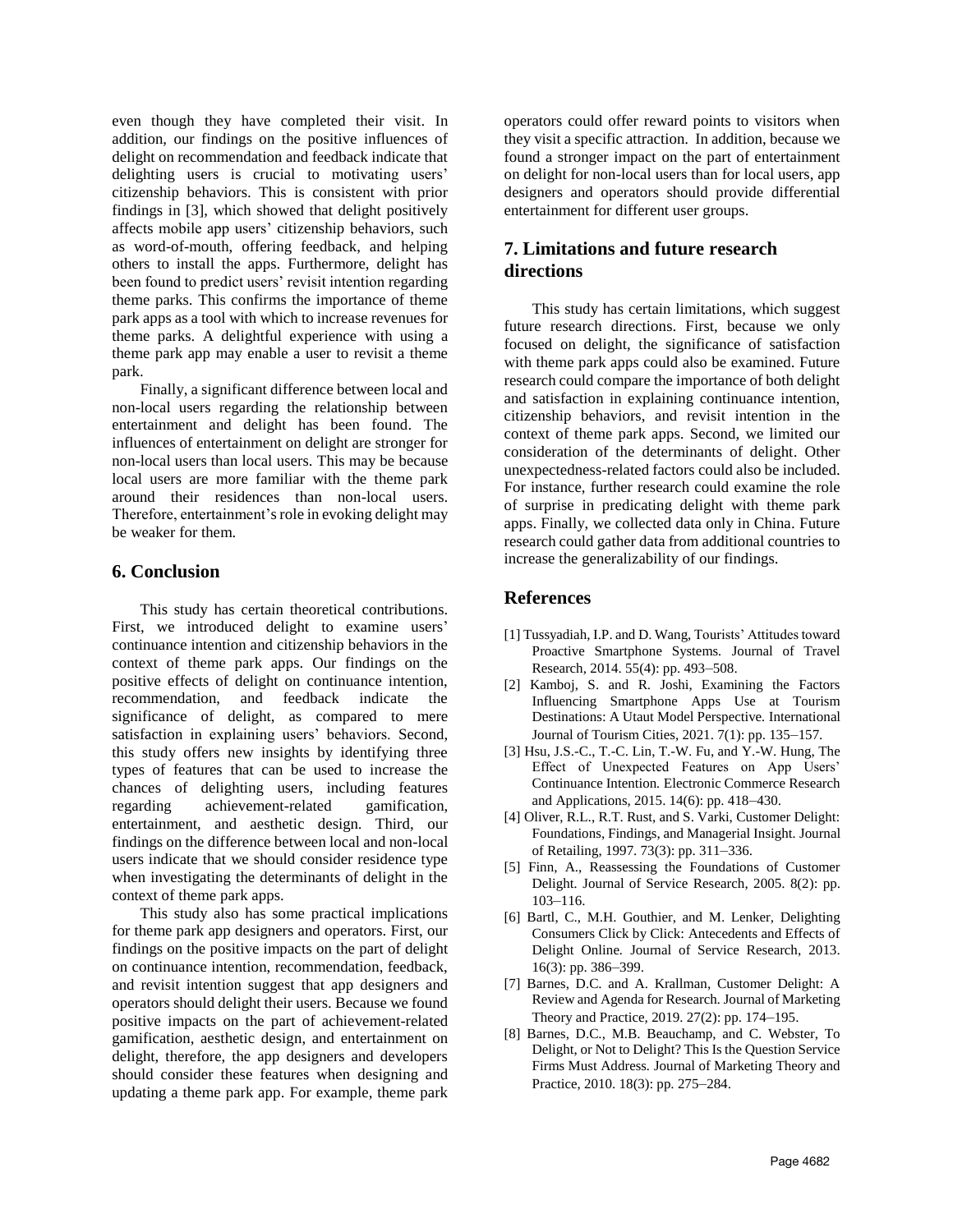- [9] Finn, A., Customer Delight: Distinct Construct or Zone of Nonlinear Response to Customer Satisfaction? Journal of Service Research, 2011. 15(1): pp. 99–110.
- [10] Ayeh, J.K., N. Au, and R. Law, "Do We Believe in Tripadvisor?" Examining Credibility Perceptions and Online Travelers' Attitude toward Using User-Generated Content*.* Journal of Travel Research, 2013. 52(4): pp. 437-452.
- [11] Nilashi, M., O. Ibrahim, E. Yadegaridehkordi, S. Samad, E. Akbari, and A. Alizadeh, Travelers Decision Making Using Online Review in Social Network Sites: A Case on Tripadvisor*.* Journal of Computational Science, 2018. 28: pp. 168–179.
- [12] Agusti, D.P.I., Characterizing the Location of Tourist Images in Cities. Differences in User-Generated Images (Instagram), Official Tourist Brochures and Travel Guides*.* Annals of Tourism Research, 2018. 73: pp. 103–115.
- [13] Filieri, R., D.A. Yen, and Q.L. Yu, #Ilovelondon: An Exploration of the Declaration of Love Towards a Destination on Instagram*.* Tourism Management, 2021. 85: pp. 21.
- [14] Williams, R., Theme Park Fandom: Spatial Transmedia, Materiality and Participatory Cultures. 2020: Amsterdam University Press.
- [15] Kirova, V. and T.V. Thanh, Smartphone Use During the Leisure Theme Park Visit Experience: The Role of Contextual Factors*.* Information & Management, 2019. 56(5): pp. 742–753.
- [16] Omnico. Theme Park Mobile Barometer. 2019 [cited] 2021; Available from: [https://content.omnicogroup.com/theme-park-mobile](https://content.omnicogroup.com/theme-park-mobile-barometer)[barometer.](https://content.omnicogroup.com/theme-park-mobile-barometer)
- [17] Tussyadiah, I.P., The Influence of Innovativeness on on-Site Smartphone Use among American Travelers: Implications for Context-Based Push Marketing*.* Journal of Travel & Tourism Marketing, 2016. 33(6): pp. 806–823.
- [18] Wang, D., Z. Xiang, and D.R. Fesenmaier, Adapting to the Mobile World: A Model of Smartphone Use*.* Annals of Tourism Research, 2014. 48: pp. 11–26.
- [19] Lamsfus, C., D. Wang, A. Alzua-Sorzabal, and Z. Xiang, Going Mobile: Defining Context for on-the-Go Travelers*.* Journal of Travel Research, 2014. 54(6): pp. 691–701.
- [20] Law, R., I.C.C. Chan, and L. Wang, A Comprehensive Review of Mobile Technology Use in Hospitality and Tourism*.* Journal of Hospitality Marketing & Management, 2018. 27(6): pp. 626–648.
- [21] Anderson, E.W. and V. Mittal, Strengthening the Satisfaction-Profit Chain*.* Journal of Service Research, 2000. 3(2): pp. 107–120.
- [22] Berman, B., How to Delight Your Customers*.* California Management Review, 2005. 48(1): pp. 129– 151.
- [23] Esnaashari, S. and M. Rehm, Educational Technology Tools: Longitudinal Views of Students. Proceeding of Twenty-fifth Americas Conference on Information Systems, Cancun, 2019: pp. 1–10.
- [24] Xi, N. and J. Hamari, Does Gamification Satisfy Needs? A Study on the Relationship between Gamification Features and Intrinsic Need Satisfaction*.* International Journal of Information Management, 2019. 46: pp. 210–221.
- [25] Koivisto, J. and J. Hamari, The Rise of Motivational Information Systems: A Review of Gamification Research*.* International Journal of Information Management, 2019. 45: pp. 191–210.
- [26] Kirova, V. and T. Vo Thanh, Smartphone Use During the Leisure Theme Park Visit Experience: The Role of Contextual Factors*.* Information & Management, 2019. 56(5): pp. 742–753.
- [27] Cyr, D., M. Head, and A. Ivanov, Design Aesthetics Leading to M-Loyalty in Mobile Commerce*.* Information & Management, 2006. 43(8): pp. 950–963.
- [28] Hsieh, S.H., C.T. Lee, and T.H. Tseng, Branded App Atmospherics: Examining the Effect of Pleasure– Arousal–Dominance in Brand Relationship Building*.* Journal of Retailing and Consumer Services, 2021. 60: pp. 102482.
- [29] Dyson, M.P., A.S. Newton, K. Shave, R.M. Featherstone, D. Thomson, A. Wingert, R.M. Fernandes, and L. Hartling, Social Media for the Dissemination of Cochrane Child Health Evidence: Evaluation Study*.* Journal of Medical Internet Research, 2017. 19(9): pp. 12.
- [30] Richard, M.-O., J.-C. Chebat, Z. Yang, and S. Putrevu, A Proposed Model of Online Consumer Behavior: Assessing the Role of Gender*.* Journal of Business Research, 2010. 63(9–10): pp. 926–934.
- [31] Bhattacherjee, A., Understanding Information Systems Continuance: An Expectation-Confirmation Model*.* MIS Quarterly, 2001. 25(3): pp. 351–370.
- [32] Kim, S.S. and J.Y. Son, Out of Dedication or Constraint? A Dual Model of Post-Adoption Phenomena and Its Empirical Test in the Context of Online Services*.* MIS Quarterly, 2009. 33(1): pp. 49–70.
- [33] Torres, E.N. and S. Kline, From Satisfaction to Delight: A Model for the Hotel Industry*.* International Journal of Contemporary Hospitality Management, 2006. 18(4): pp. 290–301.
- [34] Yi, Y. and T. Gong, The Effects of Customer Justice Perception and Affect on Customer Citizenship Behavior and Customer Dysfunctional Behavior*.* Industrial Marketing Management, 2008. 37(7): pp. 767–783.
- [35] Lee, H., S.-B. Yang, and C. Koo, Dyadic Communication in Online Review Platforms: An Exploratory Approach*.* Current Issues in Tourism, 2021: pp. 1–18.
- [36] Merikivi, J., V. Tuunainen, and D. Nguyen, What Makes Continued Mobile Gaming Enjoyable? Computers in Human Behavior, 2017. 68: pp. 411–421.
- [37] van der Heijden, H., User Acceptance of Hedonic Information Systems*.* MIS Quarterly, 2004: pp. 695– 704.
- [38] Griffin, M., B.J. Babin, and D. Modianos, Shopping Values of Russian Consumers: The Impact of